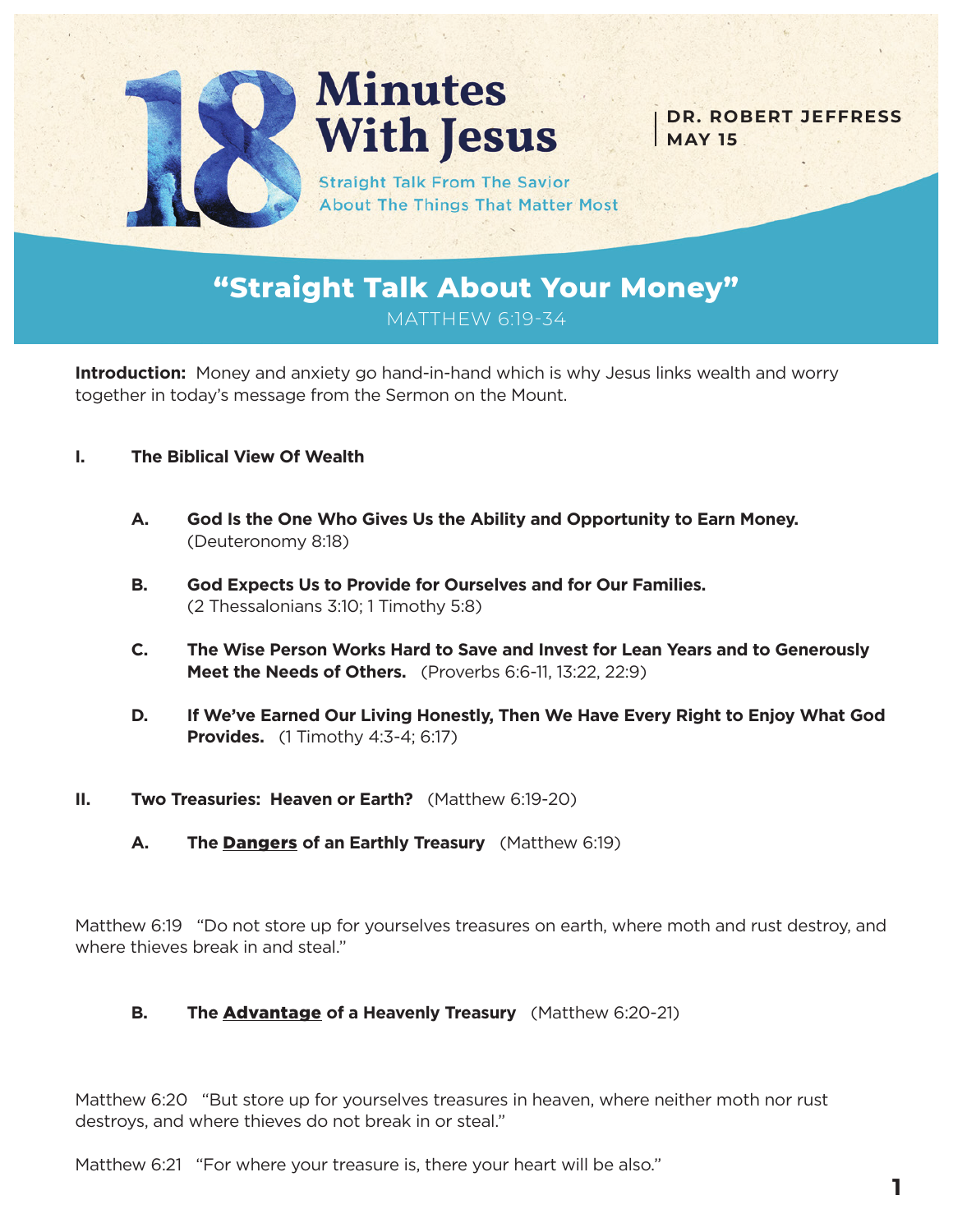

# **"Straight Talk About Your Money"** MATTHEW 6:19-34

### **III. Two Eyes: Clear or Cloudy?** (Matthew 6:22-23)

Matthew 6:22-23  $22$  "The eye is the lamp of the body; so then if your eye is clear, your whole body will be full of light. <sup>23</sup> But if your eye is bad, your whole body will be full of darkness. If then the light that is in you is darkness, how great is the darkness!"

## **IV. Two Masters: God or Money?** (Matthew 6:24)

Matthew 6:24 "No one can serve two masters; for either he will hate the one and love the other, or he will be devoted to one and despise the other. You cannot serve God and wealth."

## **V. Two Responses: Worry or Peace?** (Matthew 6:25-34)

# **A. Worry Is** Unnecessary (Matthew 6:25-30)

Matthew 6:25 "For this reason I say to you, do not be worried about your life, as to what you will eat or what you will drink; nor for your body, as to what you will put on. Is not life more than food, and the body more than clothing?"

Matthew 6:26 "Look at the birds of the air, that they do not sow, nor reap nor gather into barns, and yet your heavenly Father feeds them. Are you not worth much more than they?"

Matthew 6:27 "And who of you by being worried can add a single hour to his life?"

Matthew 6:28-29 <sup>28</sup> "And why are you worried about clothing? Observe how the lilies of the field grow; they do not toil nor do they spin,  $^{29}$  yet I say to you that not even Solomon in all his glory clothed himself like one of these."

# **B. Worry Is** Ungodly (Matthew 6:31-32)

Matthew 6:31-32 <sup>31</sup> "Do not worry then, saying, 'What will we eat?' or 'What will we drink?' or 'What will we wear for clothing.'  $32$  For the Gentiles eagerly seek all these things; for your heavenly Father knows that you need all these things."